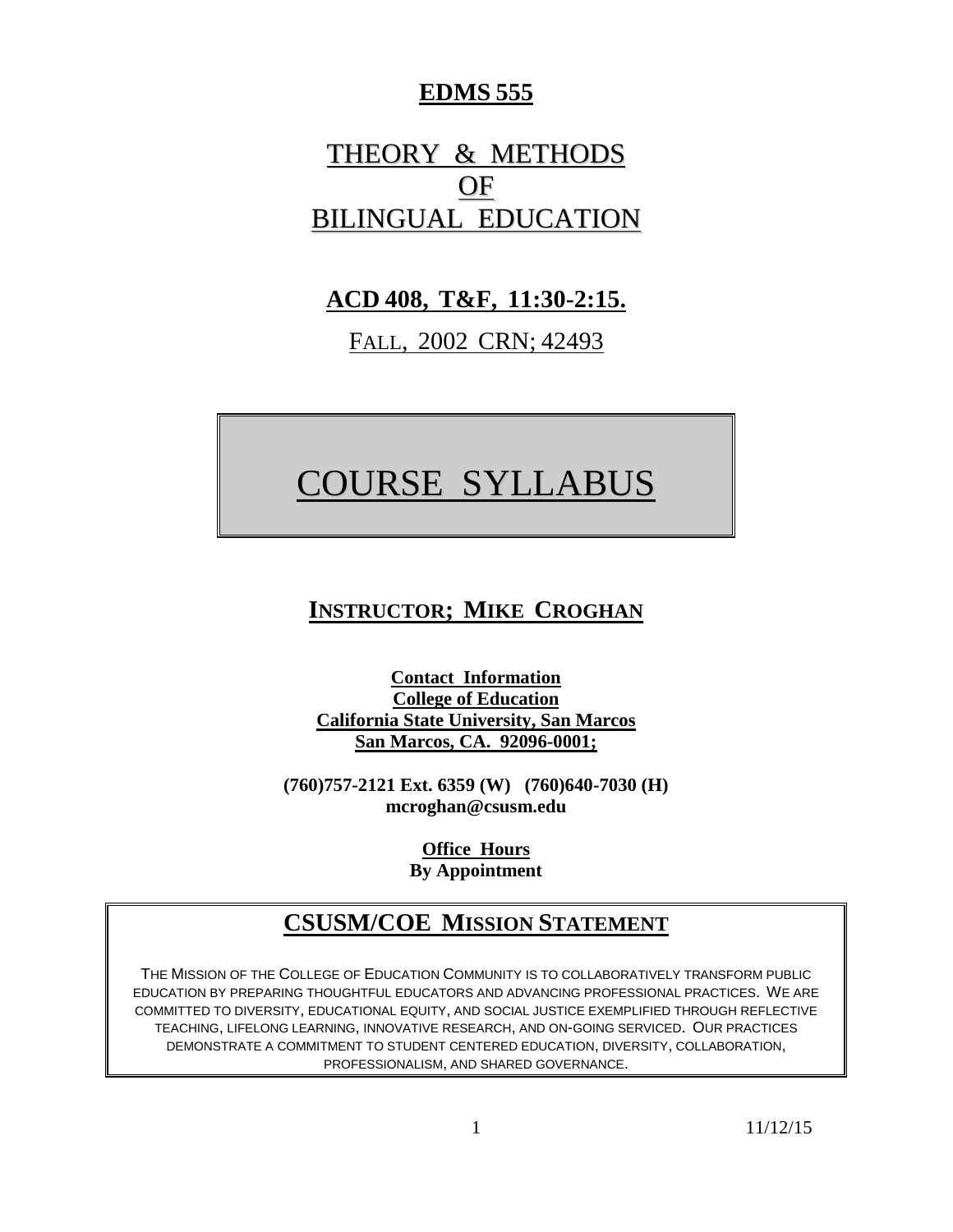#### **TEXTS**

#### **Choice 1:**

Crawford, James. (1995). *Bilingual Education: History Politics Theory and Practice. Third Edition.* Los Angeles. Bilingual Education Services, Inc. ISBN; 0-89075-556-6.

Hakuta, Kenji (1986). *Mirror of Language. The Debate on Bilingualism.* Basic Books. ISBN; 0-465-04637-1

Lessow-Hurley, J. (1990). *The Foundations of Dual Language Instruction*. New York, NY: Longman. ISBN: 0-8013-0131-9. **Choice 2:**

Brown, H. Douglas (1994). *Principles of Language Learning and Teaching.* Third Edition. Toronto, Prentice-Hall. ISBN: 0-13- 191966-0.

Leyba, Charles F. (Editor) (1994). *Schooling and Language Minority Students: A Theoretical Framework; Second Edition.* Los Angeles, CA.: Evaluation, Dissemination, and Assessment Center, CSULA. ISBN: 0-89755-030-7

Parker, Frank & Riley, Kathryn (1994). *Linguistics for Non-Linguists.* Toronto: Allyn and Bacon. ISBN:0-205-29930-X **Choice 3:**

Faltis, Christian & Hudelson, Sarah 91998). *Bilinguql Education in Elementary and Secondary Education Communities.* Toronto: Allyn and Bacon. ISBN: 0-205-17120-6

Cary, Stephen. *Second Language Learners.* York, Maine. Stenhouse. ISBN: 1 57110 065 2

Freeman, Y.S., and Freeman, D.E (1998). *La ensenanza de la lectura y la escritura en espanol en el aula bilingue.* Portsmouth, NH: Heinemann. ISBN: 0-325-00013-1

Freeman, Y.S., and Freeman, D.E (1996). *Teaching Reading and Writing in Spanish in the Bilingual Classroom.* Portsmouth, NH: Heinemann. ISBN: 00-435-07231-5

Peregoy, Suzanne F. & Boyle, Owen F. (1997). *Reading, Writing, and Learning in ESL: A Resource Book for K-12 Teachers. Second Edition.* White Plains, NY. Longman. ISBN: 0-8013-1628-6.

Uhl Chamot, Anna & O'Malley, J. Michael (1994). *The CALLA Handbook*. Menlo Park, CA. Addison Welsey. ISBN: 0-201- 53963-2

#### **GENERAL DESCRIPTION AND OBJECTIVES**

This course will address first and second language acquisition theory and methods and their implications for learning and instruction in schools. Participants will learn about language planning and policy, how language is acquired and developed, the relationships between language, culture and personal identity, bilingual education programs and approaches, and methods for teaching content area curricula and English Language Development to students who speak community languages.

#### **Standard Alignment:**

The course objectives, assignments, and assessments have been aligned with the CTC standards for the Multiple Subjects Credential. The following standards are addressed in this class:

Standard 3: Relationship between Theory and Practice

Standard 4: Pedagogical Thought and Reflective Practice

Standard 5: Equity, Diversity, and Access to the Core Curriculum

Standard 7.a.b: Preparation to Teach Reading-Language Arts

Standard 8: Pedagogical Preparation for Subject-Specific Content Instruction

Standard 11.c : Preparation to use Educational Ideas and Research

Standard 13: Preparation to Teach English Learners

#### **Teacher Performance Expectation (TPE) Competencies:**

This course is designed to help teachers seeking the Multiple Subjects Credential to develop the skills, knowledge, and attitudes necessary to assist schools and districts in implementing effective programs for all students. The successful candidate will be able to merge theory and practice in order to craft an extensive educational program for all students. The following TPE's are addressed in this course:

#### Primary Emphasis

TPE 1: Specific Pedagogical Skills for Subject Matter Instruction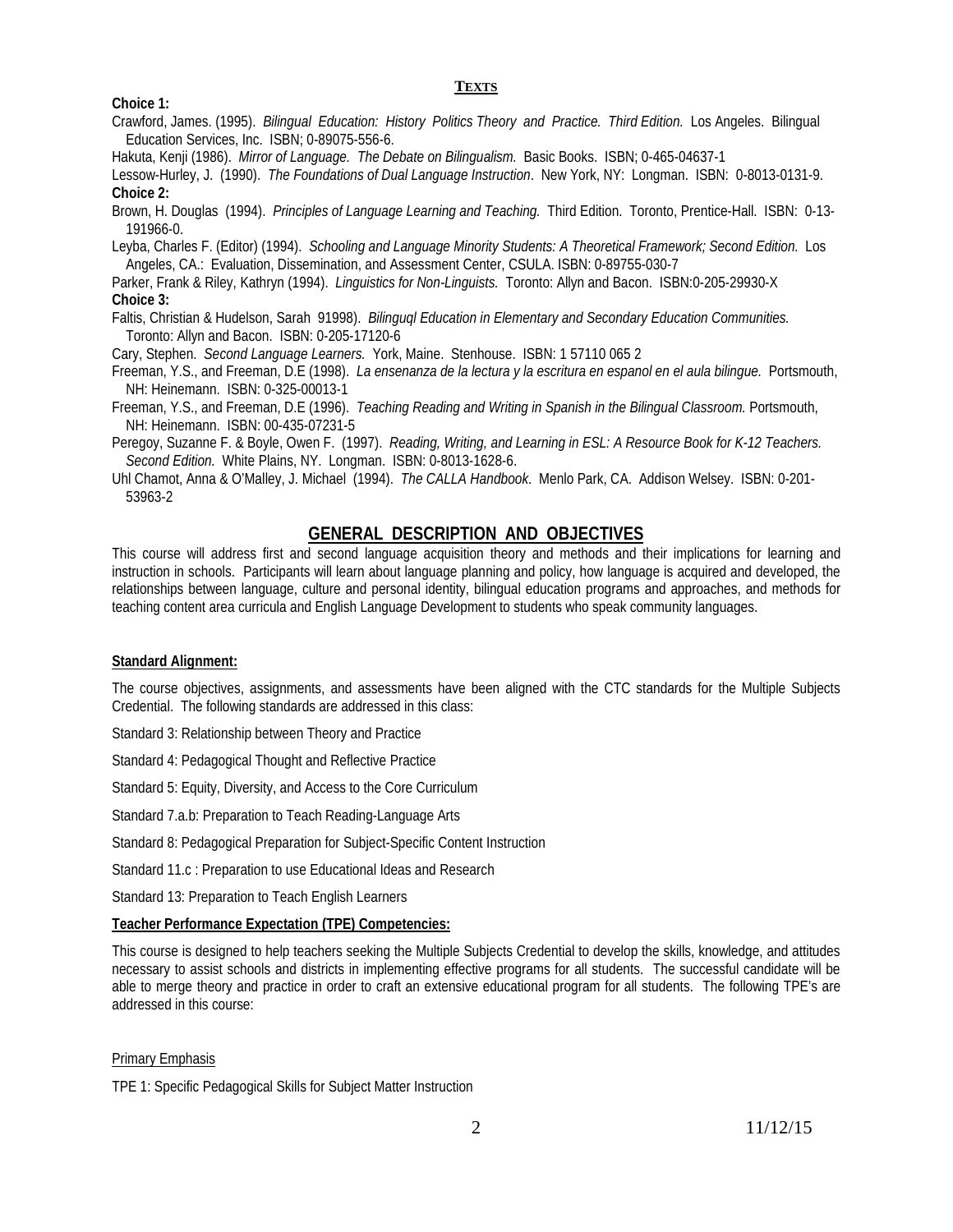TPE 4: Making Content Accessible

TPE 7: Teaching English Learners

#### Secondary Emphasis:

TPE 3: Interpretation and Use of Assessments

TPE 11: Social Environment

TPE 13: Professional Growth

Special Note; You are encouraged to incorporate artifacts from this class into your final comprehensive portfolio.

#### **Authorization to Teach English Learners**

In fall 2002, CSUSM/COE adopted the new AB 2042 program standards. This program has been specifically designed to prepare teachers for the diversity of languages often encountered in California public school classrooms. The authorization to teach students learning in their second language is met through the infusion of content and experiences within the Multiple Subjects Program, as well as specific courses like this one. Students successfully completing this program receive the Preliminary Multiple Subject Credential with authorization to teach children learning in their second language.

### **REQUIREMENTS**

**Attendance:** The effectiveness of this course is in direct measure to the discussions, interactions, and sharing that will characterize the class meetings. As with any class, a culture will take shape here. I want the culture to be based on recognition of the importance of the course content and mutual respect among the participants. Hence, attendance and punctuality are essential. While I appreciate the courtesy of being told of an absence ahead of time, I do not distinguish between excused and unexcused absences. An absence is an absence. Similarly, an attendance is an attendance - defined as a **full** class meeting. Late arrival to or early departure from a class meeting can and will constitute an absence.

An "A" grade for this course can be achieved only if attendance remains above 80%. Attendance that falls below 70% may result in a grade no higher than C for the course and/or being dropped from the course with a grade of U at the discretion of the instructors. This policy is in line with the attendance policy options provided by the CSUSM College of Education.

Attendance is tallied and tracked from a sign-in sheet that will be distributed during each of the class meetings. It is **incumbent upon the student** to see that s/he is "signed in" **during** the class meeting. (For more on how attendance figures into grades, see below, *Grading.*)

Since we are on the subject of class attendance and etiquette, I want to announce that I do not accept phone calls during class meetings. I expect the same courtesy from students – for me and for other students. Turn your cell phone off before entering class.

As per university policy, I have the option of dropping a student who either does not attend the first meeting of this course and/or does not inform me of the absence.

**Readings:** As a rule, a part of every class session will be based on the assigned reading for that class. You are expected to come to class meetings prepared with notes or whatever else you use to direct your attention and remind you of highlights about the reading. Class plans and activities will be premised on your having done the reading and having some notes. Occasionally, you might be asked to do a Quick Write based on the readings.

**Quick Writes/Journals:** From time to time, a Quick Write/Journal might be assigned in class or for homework. These writings are worth 5 points each and will be based on the assigned reading(s) or on issues that emerge from class discussions. Since the number of writings is open-ended, the grade will be computed from percentage of points possible. I do not accept late Quick Write/Journals, but I throw out the lowest score in tallying QW points so if you do miss one or 2, it will probably have no affect on QW/J points. QW/J writings will be exchanged electronically between partners – with cc's to me (I will explain in class).

**SDAIE Lesson Plans (20 points):** In other courses, you have developed lesson plans. You may elect to use some of those plans to develop 3 SDAIE plans by infusing elements and strands of Specially Designed Academic Instruction in English (SDAIE) that you will learn in this course. You are to submit 3 "SDAIE'ed" daily lesson plans, one from each of 3 different subject areas. If you submit a draft of your plans to a peer review *and* have the SDAIE elements and strands clearly demarcated in your work, *and* your plans clearly show lesson plan features that we discuss and present in class, *and* you submit your finished plans to me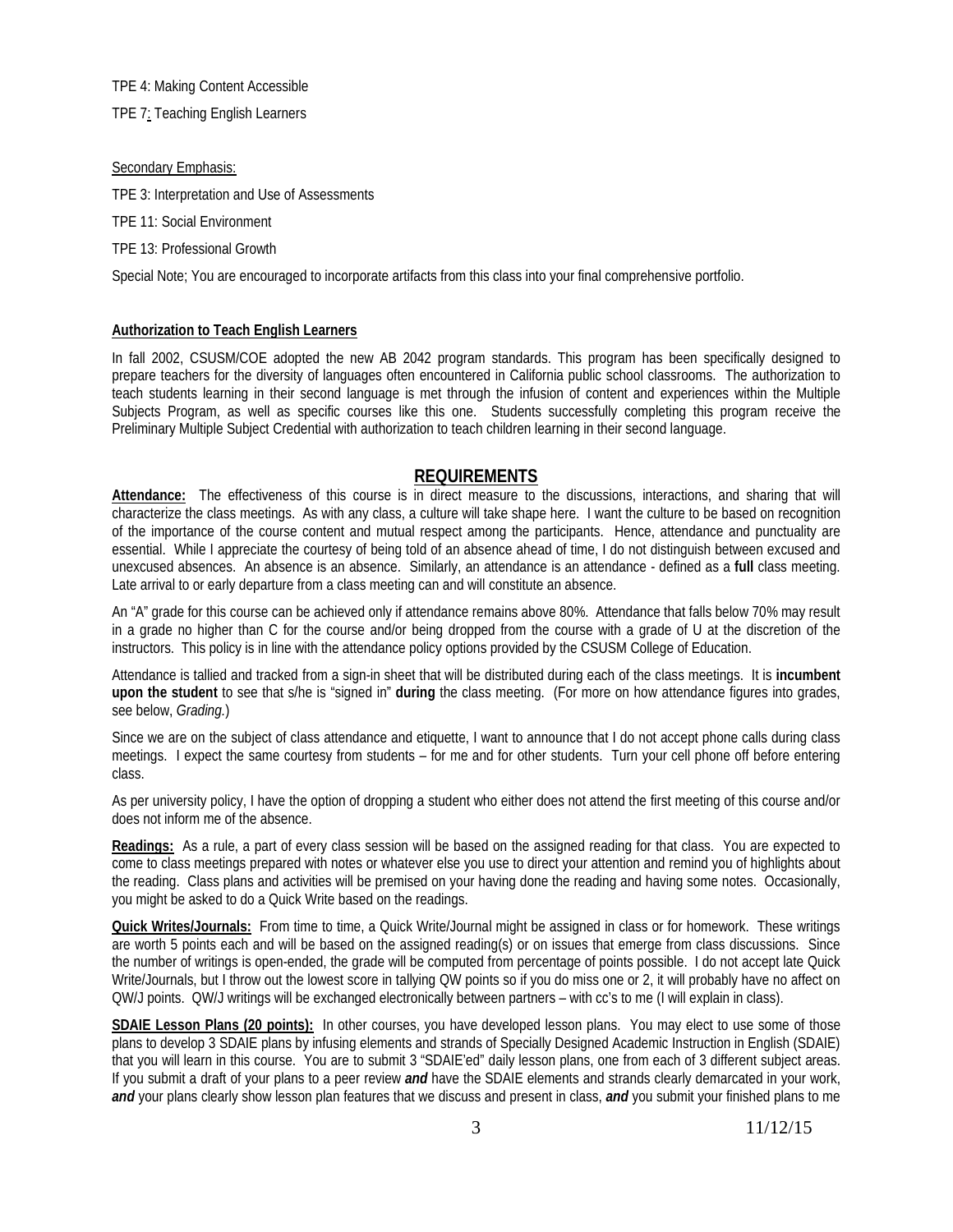as per the instructions you will get on a handout (see next sentence), you will automatically receive the 20 points for this assignment. You need to submit your final plans, the rubric sheets given to you during the peer review, and a rubric sheet that you fill out yourself (for more on this, see the handout on pink paper that you will get in class.)

**Bilingual Program Design (20 points):** Alone or in partnership with other students, you are to research the program at your school that serves students who are learning in their second language. You will need to talk to teachers, administrators, paraprofessionals, and students about the program at the school. Using this research, you will prepare a group presentation to class. The presentation should include overhead or other support and handouts for the class. We will talk about this project more in class and you will be given more guidance and direction.

#### **GRADING:**

A Split Track Grading System will be used in this course. This means that you can choose to complete only certain assignments and acquire only certain point levels that you pre-set for yourself. However, you must earn the minimum number of points and percentages for each of the 4 types of assignments to get the grade you have declared. You cannot apply an overage of points for one type of assignment to another type.

You are urged to keep a copy of all assignments returned to you. To resolve a discrepancy, you will be asked to show your work.

Your grade will be determined by your performance on the 4 requirements as outlined above plus the work you contract to do from the Menu of Options (See attached).

- 1) Note again that a student cannot earn an "A" unless class attendance remains above 80%.
- 2) Note in the *Menu of Options* that two or more late assignments comprise a one letter grade reduction. Because assignments tend to be "long range", the expectation is that you will either turn the assignment in prior to your deadline or on your contracted deadline. If you are absent the day the assignment is due, you need to make arrangements to get the assignment submitted or simply count that assignment as your one late assignment. In short, there are no "excused" late assignments. *Two more points; 1)only assignments turned in before class time will be considered on time, 2)you may submit your assignments electronically as attachments to emails.* In drawing up your contract (see Menu of Options), I strongly recommend you allow "turn around" time. That is, if you want more points on an assignment, you may edit and submit a revised draft – **along with the earlier draft(s)**. Assignments turned in after **11/29 – the "lock date"**  cannot be revised for more points.
- 3) Do not look for a relationship among the types of assignments. None exists. I have taken into account the relative time needed to complete assignments *within* each type and tried to balance/relate those point values, but not so *among* the types of assignments.
- 4) I heavily discourage incompletes. To earn an "A" in this course, you must complete the requirements by the end of the term. In dire cases where a student must take an incomplete for the semester, the maximum grade for the course will be a "B".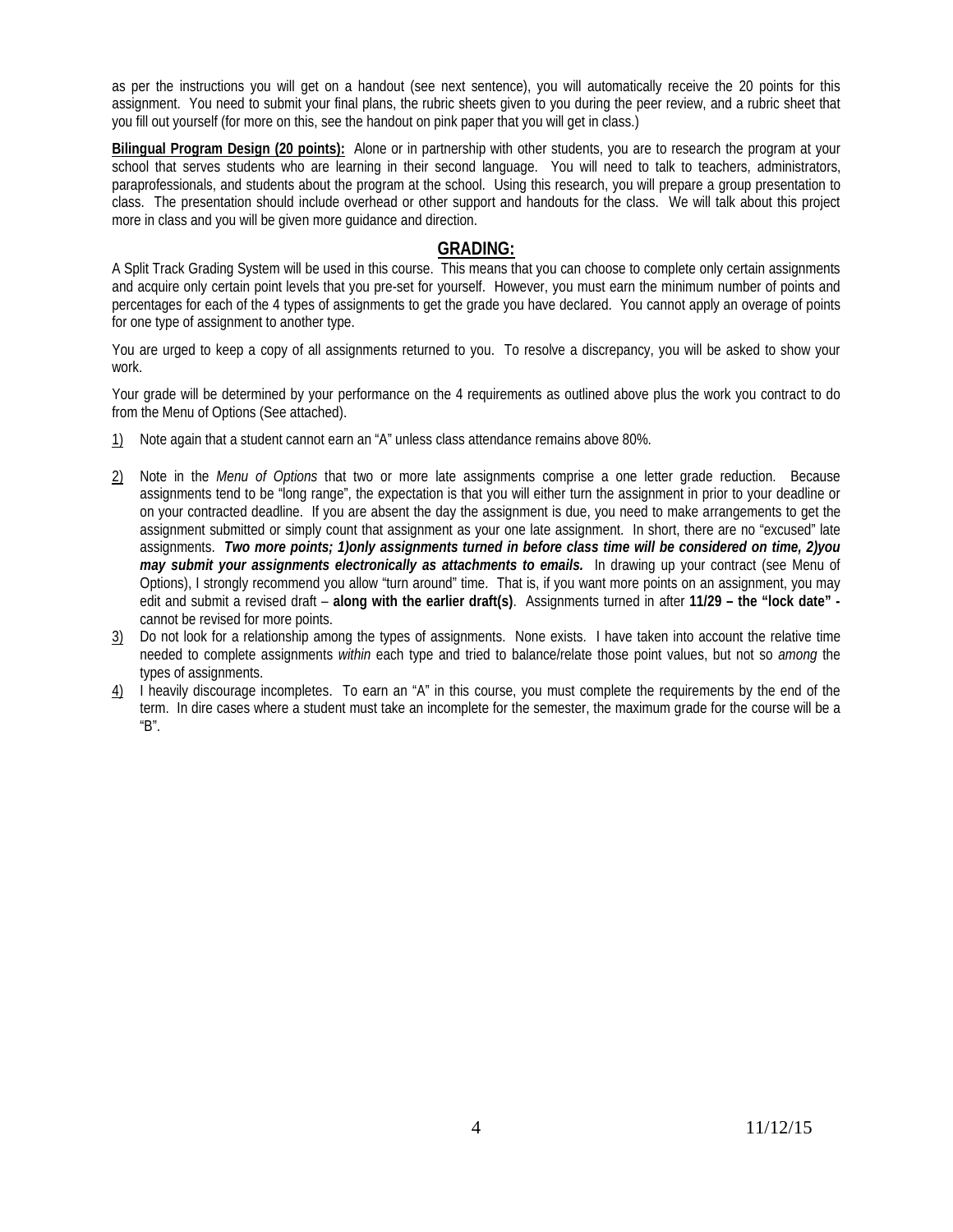## **TRACKS, GRADES, AND POINTS.**

| <b>ASSIGNMENT/OPTION</b>                                                                                                                                                                                                               | A TRACK                      | <b>B TRACK</b>                |
|----------------------------------------------------------------------------------------------------------------------------------------------------------------------------------------------------------------------------------------|------------------------------|-------------------------------|
| <b>REQUIRED ASSIGNMENTS:</b><br>Attendance<br>SDAIE'ed Lesson Plans (20 points<br>Bilingual Program Design (20 points)<br>Quick Write/Journals                                                                                         | 80%(min.)<br>15<br>15<br>90% | 70%( min.)<br>12<br>12<br>80% |
| <b>BORDER CROSSINGS:</b><br>Community Action (10)<br>Community Tour/Ode (10)<br>Cultural Event (10)<br>Ethnographic Interview (15)<br>Home Visit (15)<br>Listening Immersion/Think Aloud (15)<br>Other (TBA)                           | 15                           | 12                            |
| PROFESSIONAL GROWTHS:<br>Guest Presenter (10)<br>IMC, Other Learning Resource Visit. (20)<br>Materials Analysis (15)<br>Participation/Observation (20)<br>Policy Meeting (20)<br>Resource Share (5)<br>Video Watch (10)<br>Other (TBA) | 15                           | 12                            |
| <b>WRITTEN ASSIGNMENTS:</b><br>Interactive Journal (10)<br>Personal History (10)<br>Book Report (18)<br>Case Study (18)<br>Reading Journals (18)<br>Research Report (12)<br>Web Surfing (10)<br>Other (TBA)                            | 13                           | 10                            |

#### **SPECIAL NOTES:**

**1) Lock Date is November 29, 2002**. This means that assignments turned in on or after this date are locked. You will not get them back for revisions to earn more points. The "Lock Date" also means you can do ONLY assignments you have on your contract.

**2)** Only assignments submitted on or before **December 13, 2002** will be credited for the semester grade.

**3)** As instructors, I reserve the right to modify the schedule and course content as listed on the following page in the best interests of the objectives of this course and the resources the students bring to it. Also, special guest presenters may alter the content and/or sequence of this Scope and Sequence. I will do my best to inform the class in advance of any changes.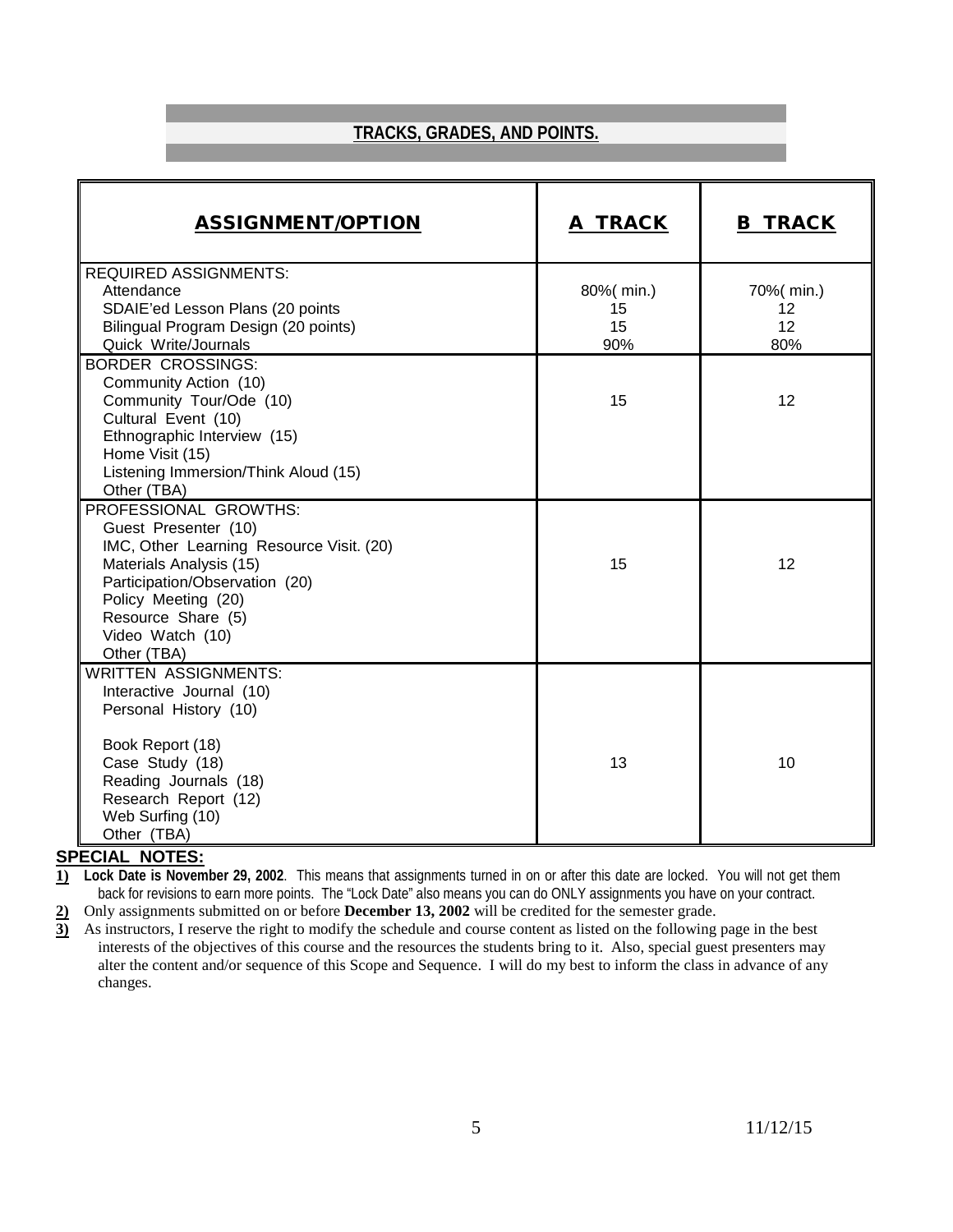## **SCOPE AND SEQUENCE**

| Date                    | <b>Topic</b>                                                                                                                                                         | Assignment                                                                                                                                                    |
|-------------------------|----------------------------------------------------------------------------------------------------------------------------------------------------------------------|---------------------------------------------------------------------------------------------------------------------------------------------------------------|
| 9/3                     | Course overview and orientation.                                                                                                                                     |                                                                                                                                                               |
| (1)                     | Syllabus.                                                                                                                                                            |                                                                                                                                                               |
| 9/6<br>(2)              | Historical Overview of Language Plans. (Title VII and<br>Lau).                                                                                                       |                                                                                                                                                               |
|                         | Language Planning Orientations.                                                                                                                                      |                                                                                                                                                               |
| 9/10<br>(3)             | Language structure and use.<br>Language change, shift, extinction.                                                                                                   | Reading Choices Due.<br>Contracts Due.<br>Lessow-Hurley, Ch. 2, 10, 11.<br>Hakuta; 1, 7, 8<br>J. Crawford; 1 - 4                                              |
| 9/13<br>(4))            | Theories of L1 and L2 language acquisition.                                                                                                                          | Lessow-Hurley, Ch. 1,3, 4, 5.<br>Hakuta; 3 & 4<br>J. Crawford; 5 - 7                                                                                          |
| 9/17<br>(5)             | Snow, Gardner, Vygotsky, Krashen: Learning as a<br>Social and Natural Interaction.<br>School and Community Language and Culture Match.<br>Role of L1 in L2 Learning. | Lessow-Hurley, Ch. 6, 7.<br>Hakuta; 5 & 6<br>J. Crawford; 8 & 9<br>Leyba, 133 - 163 (Snow).                                                                   |
| 9/20<br>(6)             | Language Hegemony and Bias.<br>SDAIE/ELD I: Compare and contrast.                                                                                                    | Parker & Riley; 7                                                                                                                                             |
| 9/24<br>(7)             | SDAIE/ELD II: Rubric.<br>BilEd Design I: Sink or Develop? Mandates for an ELL<br>program.                                                                            | Brown; 2, 3, &5.<br>Leyba; 79 - 130 (A. Crawford).<br>Parker & Riley; 10                                                                                      |
| 9/27<br>(8)             | SDAIE/ELD III: Rubric.<br>BilEd Design II: School site protocols.                                                                                                    | Brown; 6, 7, & 9.<br>Leyba, pp.165 - 201 (Thonis)<br>Parker & Riley; 11                                                                                       |
| 10/1<br>$(9)$ $(J & M)$ | SDAIE/ELD IV: Phases of Language Learning.<br>SDAIS: Sistema de Combustible.<br>BilEd Design III: Lucas, et al and BPD/6-12.                                         | Chamot & O'Malley; 1 & 2.<br>Faltis & Hudelson; 1.<br>Freeman's Teaching Reading; 1<br>Peregoy & Boyle; 2                                                     |
| 10/4<br>(10)            | SDAIE/ELD V. Peer Review.                                                                                                                                            | Chamot & O'Malley; 3 & 4.<br>Cary; 4<br>Faltis & Hudelson; 2 & 3.<br>Freeman's Teaching Reading; 2<br>Peregoy & Boyle; 3                                      |
| 10/8<br>(11)            | BilEd Design IV: School Site Reports.                                                                                                                                | Chamot & O'Malley; 5.<br>Cary; 2<br>Faltis & Hudelson; 4.<br>Freeman's Teaching Reading; 3 & 4<br>Peregoy & Boyle; 4                                          |
| 10/11<br>(12)           | SDAIE/ELD VI. Peer Review.                                                                                                                                           | Chamot & O'Malley; 6<br>Cary; 1<br>Faltis & Hudelson; 5.<br>Freeman's Whole Language; 5<br>Freeman's Teaching Reading; 5<br>Peregoy & Boyle; 53               |
| 10/14<br>(13)           | Field Seminar.<br>BilEd Design IV: School Site Reports.<br>CDE's ELD Standards.                                                                                      | Chamot & O'Malley; 7 & 8.<br>Cary; 3<br>Faltis & Hudelson; 6<br>Freeman's Whole Language;6<br>Freeman's Teaching Reading; 6<br>Peregoy & Boyle; 6             |
| 10/18<br>(14)           | SDAIE/ELD VII. Peer Review.Field Seminar.<br>Field Seminar.<br>BilEd Design V: School Site Reports.                                                                  | Chamot & O'Malley; Subject Specific.<br>Cary; 5<br>Faltis & Hudelson; 7.<br>Freeman's Whole Language;7<br>Freeman's Teaching Reading; 7<br>Peregoy & Boyle; 9 |
| 10/21<br>(15)           | Field Seminar.<br>BilEd Design VI: School Site Reports.                                                                                                              | .                                                                                                                                                             |